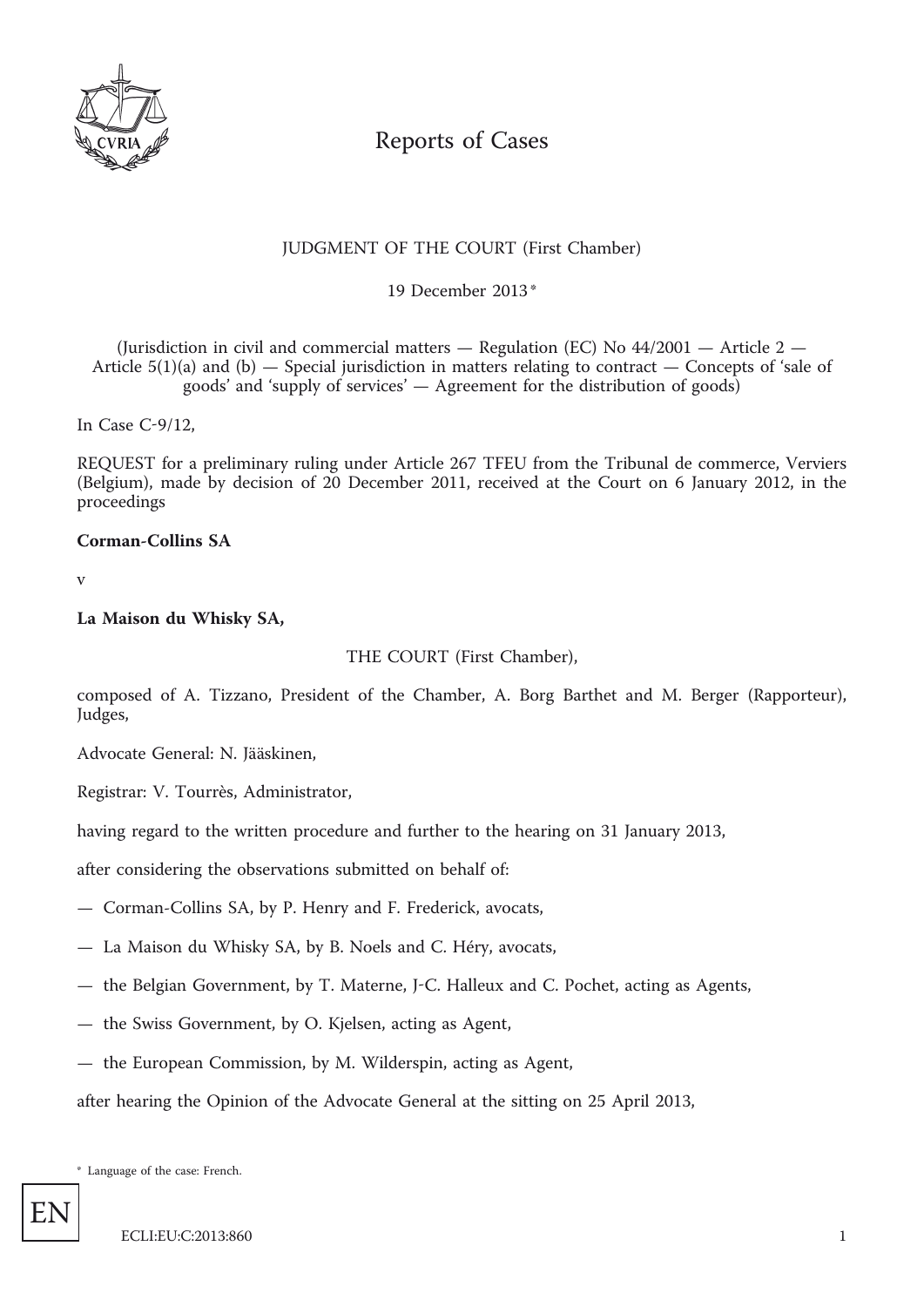gives the following

#### **Judgment**

- 1 This request for a preliminary ruling concerns the interpretation of Article 2 and Article 5(1)(a) and (b) of Council Regulation (EC) No 44/2001 of 22 December 2000 on jurisdiction and the recognition and enforcement of judgments in civil and commercial matters (OJ 2001 L 12, p. 1; 'the Regulation').
- 2 The request has been made in proceedings between Corman-Collins SA ('Corman-Collins'), established in Belgium, and La Maison du Whisky SA ('La Maison du Whisky'), established in France, concerning a claim for compensation on account of the termination of an agreement for the distribution of goods between those companies.

## **Legal context**

### *European Union law*

- 3 Article 2(1) of the Regulation in Section 1, entitled 'General provisions', in Chapter II thereof, on the rules of jurisdiction, lays down the principle according to which '[s]ubject to this Regulation, persons domiciled in a Member State shall, whatever their nationality, be sued in the courts of that Member State'.
- 4 Article 3 of the Regulation, which is also in Section 1 of Chapter II thereof, states:

'1. Persons domiciled in a Member State may be sued in the courts of another Member State only by virtue of the rules set out in Sections 2 to 7 of this Chapter.

2. In particular the rules of national jurisdiction set out in Annex I shall not be applicable as against them.'

5 Article 5, which appears in Section 2, entitled 'Special jurisdiction', of Chapter II of Regulation No 44/2001, provides:

'A person domiciled in a Member State may, in another Member State, be sued:

- 1. (a) in matters relating to a contract, in the courts for the place of performance of the obligation in question;
	- (b) for the purpose of this provision and unless otherwise agreed, the place of performance of the obligation in question shall be:
		- in the case of the sale of goods, the place in a Member State where, under the contract, the goods were delivered or should have been delivered
		- in the case of the provision of services, the place in a Member State where, under the contract, the services were provided or should have been provided;
	- (c) if subparagraph (b) does not apply then subparagraph (a) applies;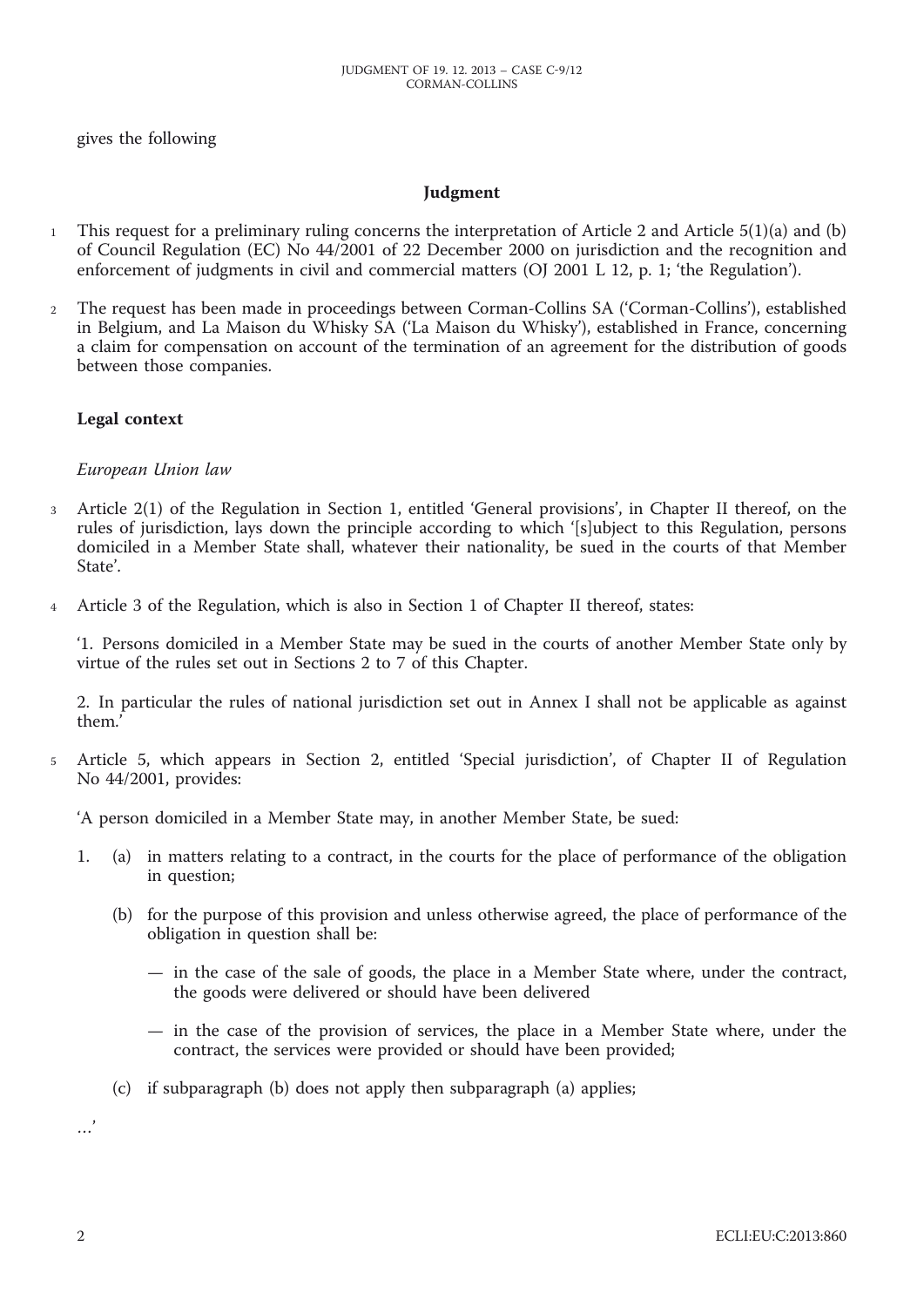# *Belgian law*

- 6 The Law of 27 July 1961 on Unilateral Termination of Exclusive Distribution Agreements of Indefinite Duration (*Moniteur belge* of 5 October 1961, p. 7518, as amended by the Law of 13 April 1971 on Unilateral termination of distribution agreements (*Moniteur belge* of 21 April 1971, p. 4996) ('the Belgian Law of 27 July 1961') defines 'distribution agreements' in Article 1(2) as being 'any agreement pursuant to which a grantor reserves, to one or more distributors, the right to sell, in their own name and for their own account, products which it manufactures or distributes'.
- Article 4 of that law provides:

'If a distributor has suffered damage further to the termination of a distribution agreement covering all or part of Belgian territory, he may in any event bring legal proceedings against the supplier before the Belgian courts or before the courts for the place where supplier is domiciled or has its registered office.

If the proceedings are brought before the Belgian courts, they must apply Belgian law exclusively.'

### **The dispute in the main proceedings and the questions referred for a preliminary ruling**

- 8 Corman-Collins and La Maison du Whisky had a commercial relationship for approximately 10 years, during which Corman-Collins purchased various brands of whisky from La Maison du Whisky, of which it took delivery in France for resale in Belgium.
- 9 During the whole of that period, Corman-Collins used the appellation 'Maison du Whisky Belgique' and an internet site called 'www.whisky.be', without that usage causing any reaction from La Maison du Whisky. Furthermore, Corman-Collins' contact details were mentioned in *Whisky Magazine*, edited by a subsidiary of La Maison du Whisky.
- 10 In December 2010, La Maison du Whisky banned Corman-Collins from using the appellation 'Maison du Whisky Belgique' and closed the website www.whisky.be. In February 2011, it informed Corman-Collins that, as from 1 April and 1 September 2011, respectively, it would confer exclusive distribution of two brands of its products to another company, through which Corman-Collins was henceforth invited to place its orders.
- 11 Corman-Collins sued La Maison du Whisky before the Tribunal de commerce de Verviers seeking, principally, an order for payment of compensation in lieu of notice and additional compensation under the Belgian Law of 27 July 1961.
- 12 La Maison du Whisky challenged the jurisdiction of the court seised on the ground that the French courts had jurisdiction under Article 2 of the Regulation. Corman-Collins responded to that objection by invoking Article 4 of the Belgian Law of 27 July 1961.
- 13 In that connection, the parties in the main proceedings are in dispute as to how to classify their commercial relationship. Corman-Collins submits that it was a distribution agreement, while La Maison du Whisky contends that that relationship consisted of simple contracts for purchase and sale concluded on the basis of weekly orders according to the wishes of Corman-Collins.
- 14 In the order for reference, the Tribunal de commerce de Verviers expressly states that Corman-Collins and La Maison du Whisky 'were bound by an oral agreement' and that 'pursuant to … the Belgian Law of 27 July 1961, the legal relationship between the parties may be analysed as a distribution agreement, in so far as the plaintiff was authorised to resell in Belgium the goods purchased from the defendant in Belgium'.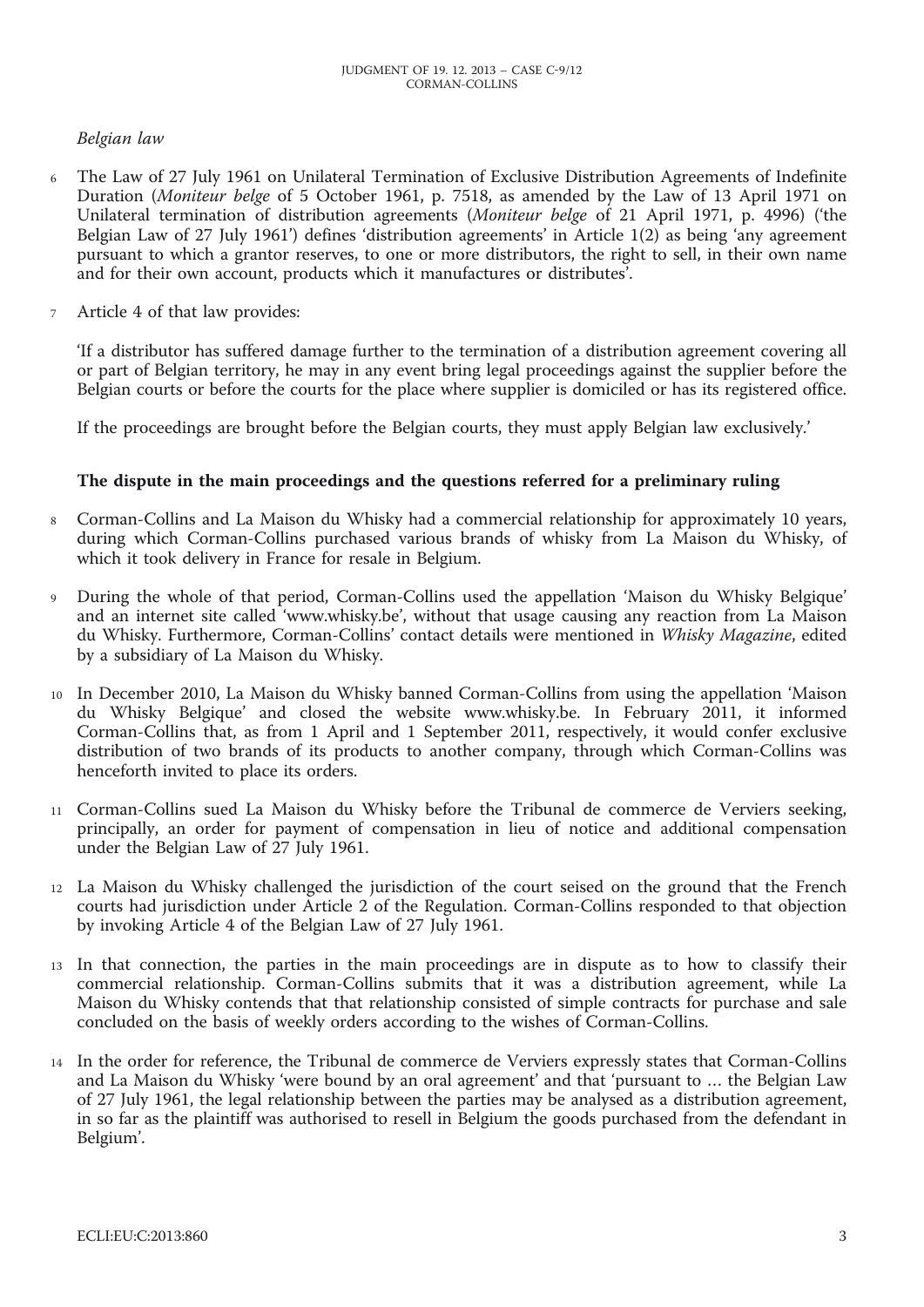- 15 However, that court expresses doubts as to whether it may base its jurisdiction on the rules in Article 4 of the Belgian Law of 27 July 1961. It points out that, under Article 2 of the Regulation, which, it states, is applicable to the facts in the present case, the French courts should have jurisdiction, but Article 5(1) of the Regulation may also be applied. In that connection, it asks, in the light of the Court's case-law, whether a distribution agreement may be classified as a contract for the sale of goods and/or the provision of services, within the meaning of Article  $5(1)(b)$  of the Regulation. It adds that, if none of those classifications may be adopted for such a type of agreement, it would then be necessary to determine which, in the dispute in the main proceedings, is the obligation on which the application in the main proceedings is based for the purposes of Article 5(1)(a) of the Regulation.
- 16 Given those findings, the Tribunal de commerce de Verviers decided to stay the proceedings and refer the following questions to the Court for a preliminary ruling:
	- '1. Must Article 2 of Regulation No 44/2001, where appropriate in conjunction with Article 5(1)(a) and (b), be interpreted as precluding a rule of jurisdiction, such as that set out in Article 4 of the Belgian Law of 27 July 1961, which provides for the jurisdiction of Belgian courts when the exclusive distributor has its registered office in Belgian territory and when the distribution agreement covers all or part of that territory, irrespective of where the grantor of the exclusive distribution rights has its registered office, when the latter is the defendant?
	- 2. Must Article 5(1)(a) of Regulation No 44/2001 be interpreted as applying to a distribution of goods agreement, pursuant to which one party purchases goods from another party for resale in the territory of another Member State?
	- 3. If Question 2 is answered in the negative, must Article 5(1)(b) of Regulation No 44/2001 be interpreted as meaning that it refers to a distribution agreement, such as that at issue between the parties?
	- 4. If Questions 2 and 3 are answered in the negative, is the contested obligation in the event of the termination of an exclusive distribution agreement the obligation of the seller-grantor or that of the buyer-distributor?'

## **Consideration of the questions referred**

## *The first question*

- 17 By its first question, the referring court asks essentially whether the provisions of the Regulation preclude, if the grantor in the dispute is domiciled in a Member State other than that in which the court seised is situated, the application of a national rule of jurisdiction such as that in Article 4 of the Belgian Law of 27 July 1961, which confers jurisdiction on the national courts to hear and determine proceedings relating to the termination of an exclusive distribution agreement if the distributor is established in Belgium.
- 18 In the first place, as regards the scope of the Regulation, it is clear from Recital 2 in the preamble thereto that it aims, in particular, to unify the rules of conflict of jurisdiction in civil and commercial matters, it being stated that, accorded to settled case-law, the application of those rules requires the existence of an international element (see, in particular, Case C-327/10 *Hypoteční banka* [2011] ECR I-11543, paragraph 29).
- 19 In accordance with Recital 8 in the preamble to the Regulation, the common rules it lays down must, in principle, be applied when the defendant is domiciled in a Member State.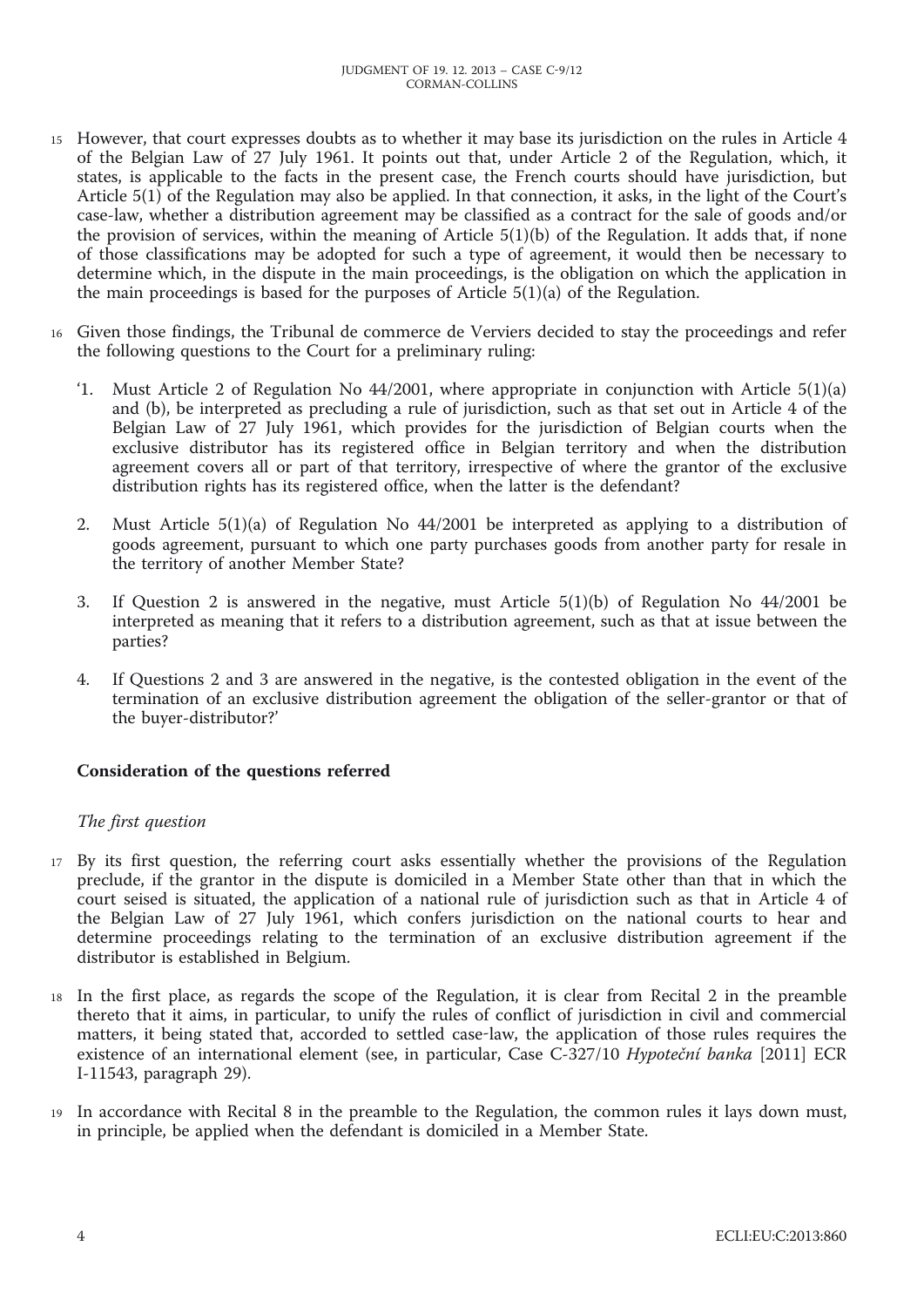- 20 In the second place, as regards the rules of jurisdiction laid down by the Regulation, the general rule of jurisdiction laid down in Article 2 thereof provides that where a defendant is domiciled in a Member State, the courts of that State are to have jurisdiction.
- 21 Article 3(1) of the Regulation states that the only exceptions to that rule of principle are those laid down by the rules of jurisdiction set out in Sections 2 to 7 of Chapter I thereof. Article 3(1) thereby impliedly, but necessarily, excludes the application of national rules of jurisdiction. That exclusion is confirmed by Article 3(2), which refers to a non-exhaustive list of national rules of jurisdiction that cannot be relied on.
- 22 It follows that, if a case presenting an international element falls within the scope *ratione materiae* of the Regulation, which is not disputed in the present case, and if the defendant is domiciled in a Member State, which is the case in the dispute in the main proceedings, the rules of jurisdiction laid down by the Regulation must in principle be applied and prevail over national rules of jurisdiction.
- 23 Therefore, the answer to the first question is that Article 2 of the Regulation must be interpreted as meaning that, where the defendant is domiciled in a Member State other than that in which the court seised is situated, it precludes the application of a national rule of jurisdiction such as that provided for in Article 4 of the Belgian Law of 27 July 1961.

# *The second and third questions*

- 24 By those questions, which it is appropriate to examine together, the referring court asks essentially whether Article 5(1)(b) of the Regulation, which refers to contracts for the sale of goods and contracts for the provision of services, is applicable to a distribution agreement or whether, in the case of a contract of that type, the jurisdiction of the court to hear and determine an action based on such a contract must be determined in accordance with Article 5(1)(a).
- 25 In order to answer those questions it is necessary, in the first place, to clarity the concept of a distribution agreement.
- 26 As the Advocate General noted in point 40 of his Opinion, the concept of 'distribution agreement' used by the referring court in its questions, is not defined in European Union law and is likely to refer to different situations in the laws of the Member States.
- 27 However, regardless of the diversity of distribution agreements in commercial practice, the obligations for which they provide depend on the purpose of that type of agreement, which is to ensure the distribution of the grantor's products. To that end, the grantor undertakes to sell to the distributor, which it has chosen for that purpose, the goods to be ordered by the distributor in order to satisfy the requirements of its clients, while the distributor undertakes to purchase from the grantor the goods he needs.
- 28 According to an analysis widely accepted in the laws of the Member States, a distribution agreement takes the form of a framework agreement, which lays down the general rules applicable to the future relations between the grantor and the distributor as to their obligations of supply and/or provision and prepares the subsequent sale agreements. As the Advocate General observes in point 41 of his Opinion, the parties often also lay down specific terms concerning the distribution by the distributor of the goods sold by the grantor.
- 29 It is by referring to a specimen contract containing such undertakings that the second and third questions must be answered, in so far as they concern the application to a distribution agreement of Article 5(1) of the Regulation, it being stated in that regard that, according to the separation of functions between the national courts and the Court of Justice on which the procedure referred to in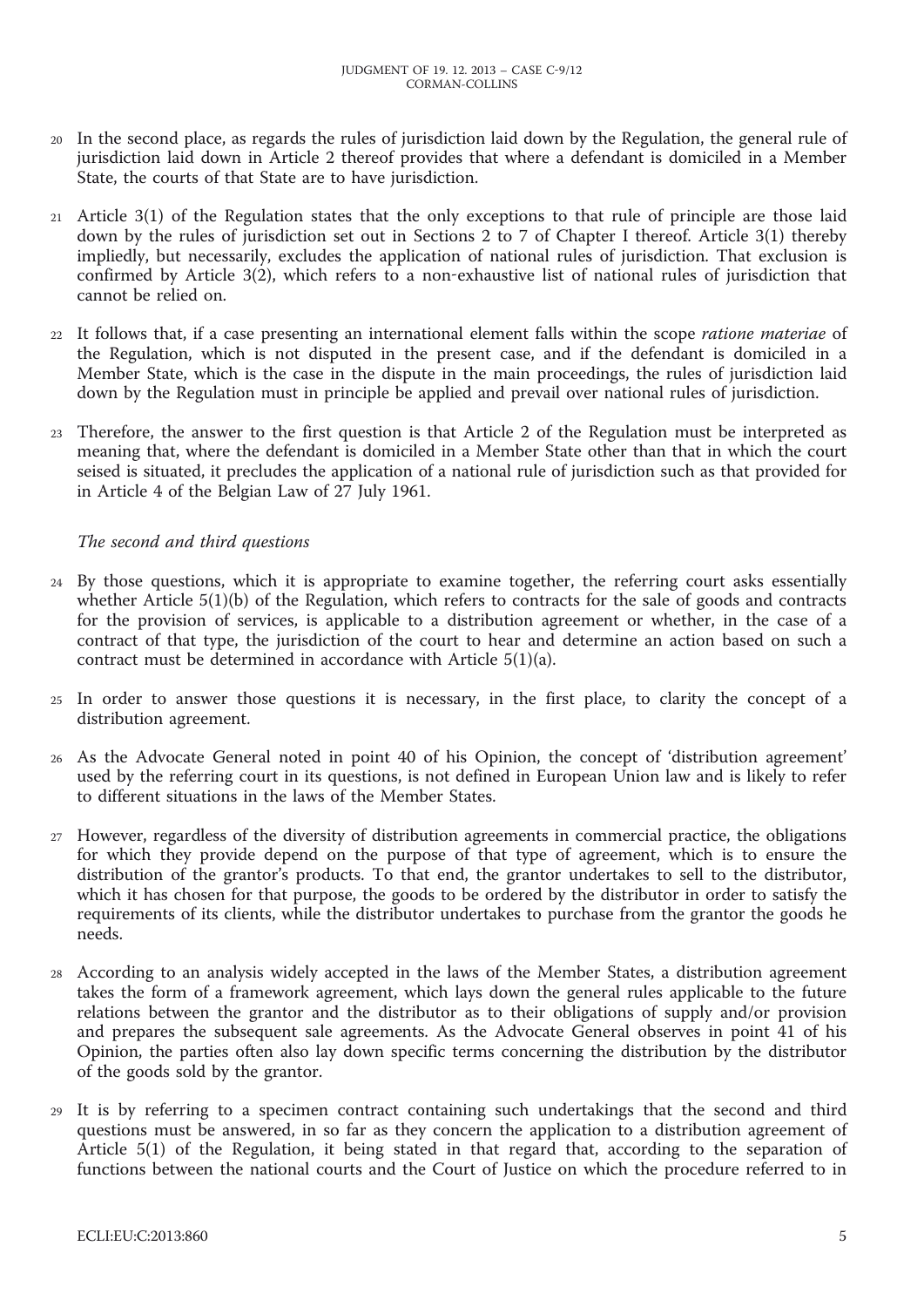Article 267 TFEU is based, any assessment of the facts falls with the jurisdiction of the national courts (see, in particular, Case C-469/12 *Krejci Lager & Umschlagbetrieb* [2012] ECR, paragraph 29 and the case-law cited).

- 30 In the second place, as far as concerns the determination of the court with jurisdiction to hear a dispute based on an exclusive distribution agreement as defined above, it must be recalled, as a preliminary point, that the concepts used by the Regulation must, as a general rule, be interpreted independently, by reference principally to the general scheme and objectives of the regulation, in order to ensure that it is applied uniformly in all the Member States (see, in particular, Case C-419/11 *Česká spořitelna* [2013] ECR, paragraph 25).
- 31 As regards the rule of special jurisdiction laid down in Article 5(1) of the Regulation in matters relating to contract, which supplements the rule that the courts for the place where the defendant is domiciled have jurisdiction, the Court has ruled that it reflects an objective of proximity and the reason for that rule is the existence of a close link between the contract and the court called upon to hear and determine the case (Case C-19/09 *Wood Floor Solutions Andreas Domberger* [2010] ECR I-2121, paragraph 22 and the case-law cited).
- 32 The Court also observed, regarding the place of performance of the obligations arising from contracts for the sale of goods, that the Regulation, in the first indent of Article  $5(1)(b)$ , defines that criterion of a link autonomously, in order to reinforce the objectives of unifying of the rules of jurisdiction and predictability (*Wood Floor Solutions Andreas Domberger*, paragraph 23 and the case-law cited). Those objectives are also those of the second indent of Article  $\bar{5}(1)(\bar{b})$ , since the rules of special jurisdiction provided for by the regulation for contracts for the sale of goods and the provision of services have the same origin, pursue the same objectives and occupy the same place in the scheme established by that regulation (*Wood Floor Solutions Andreas Domberger*, paragraph 26 and the case-law cited).
- 33 It is by taking account of those objectives that it must be examined whether a distribution agreement falls into one of those two categories of contracts referred to in Article 5(1)(b) of the Regulation.
- 34 In that connection, the Court has stated that, in order to classify a contract in the light of that provision, the classification must be based on the obligations which characterise the contract at issue (Case C-381/08 *Car Trim* [2010] ECR I-1255, paragraph 31 and 32).
- 35 Thus, the Court has held that a contract which has as its characteristic obligation the supply of a good will be classified as a 'sale of goods' within the meaning of the first indent of Article 5(1)(b) of Regulation No 44/2001 (*Car Trim*, paragraph 32).
- 36 That a classification may be applied to a long-term commercial relationship between two economic operators, where that relationship is limited to successive agreements, each having the object of the delivery and collection of goods. However, it does not correspond to the general scheme of a typical distribution agreement, characterised by a framework agreement, the aim of which is an undertaking for supply and provision concluded for the future by two economic operators, including specific contractual provisions regarding the distribution by the distributor of goods sold by the grantor.
- 37 As to whether an exclusive distribution agreement may be classified as a contract for the 'supply of services' within the meaning of the second indent of Article 5(1)(b) of the Regulation, it must be recalled that, according to the definition given by the Court, the concept of 'services' within the meaning of that provision requires at least that the party who provides the service carries out a particular activity in return for remuneration (Case C-533/07 *Falco Privatstiftung and Rabitsch* [2009] ECR I-3327, paragraph 29).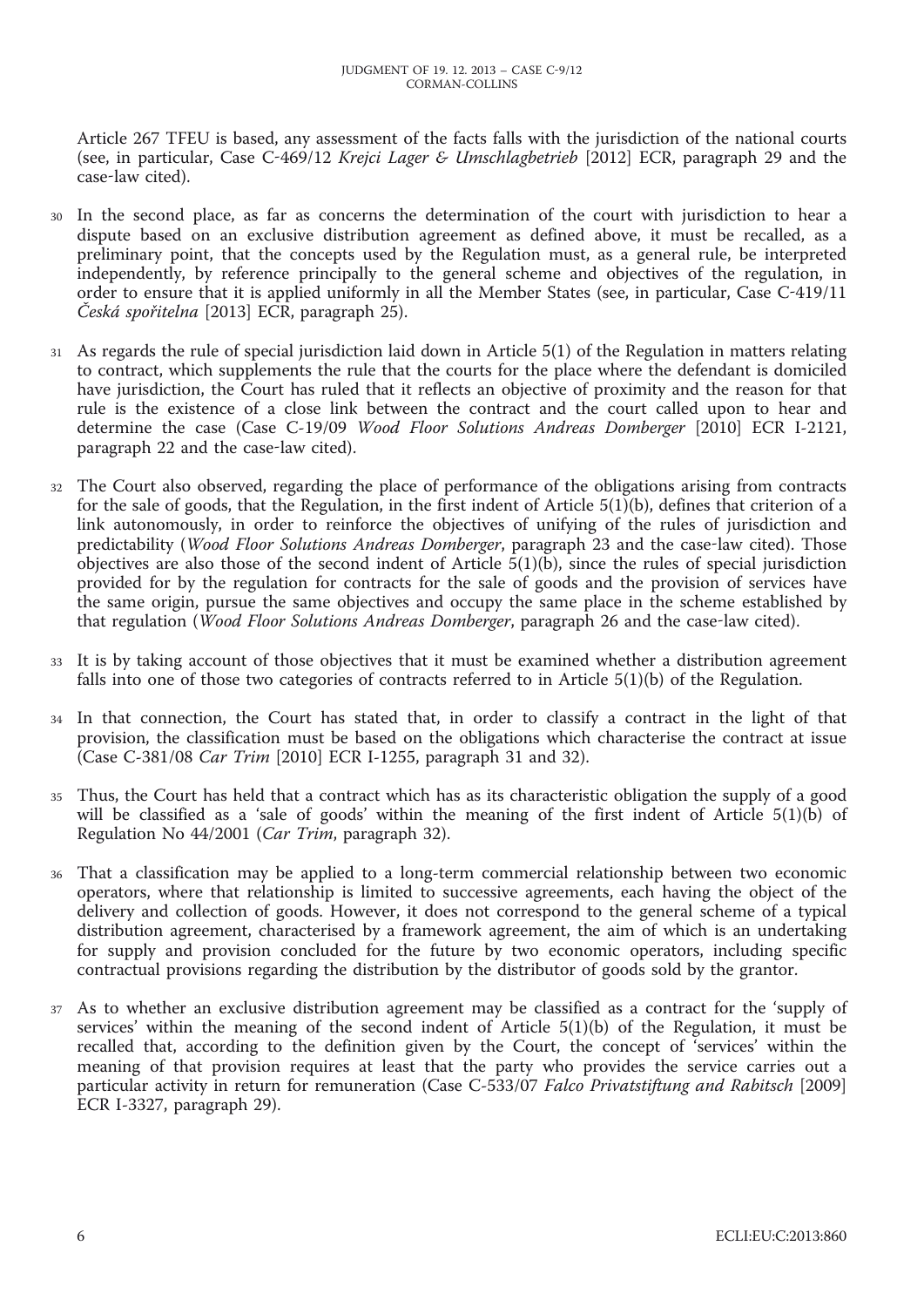- 38 As far as the first criterion in that definition, namely, the existence of an activity, it is clear from the case-law of the Court that it requires the performance of positive acts, rather than mere omissions (see, to that effect, *Falco Privatstiftung and Rabitsch*, paragraphs 29 to 31). That criterion corresponds, in the case of an exclusive distribution agreement, to the characteristic service provided by the distributor which, by distributing the grantor's products, is involved in increasing their distribution. As a result of the supply guarantee it enjoys under the exclusive distribution agreement and, as the case may be, its involvement in the grantor's commercial planning, in particular with respect to marketing operations, factors in respect of which the national court has jurisdiction to make a ruling, the distributor is able to offer clients services and benefits that a mere reseller cannot and thereby acquire, for the benefit of the grantor's products, a larger share of the local market.
- 39 As to the second criterion, namely the remuneration paid as consideration for an activity, it must be stated that it is not to be understood strictly as the payment of a sum of money. Such a restriction is neither stipulated by the very general wording of the second indent of Article 5(1)(b) of the Regulation nor consistent with the objectives of proximity and standardisation, set out in paragraphs 30 to 32 of the present judgment, pursued by that provision.
- 40 In that connection, account must be taken of the fact that the distribution agreement is based on a selection of the distributor by the grantor. That selection, which is a characteristic element of that type of agreement, confers a competitive advantage on the distributor in that the latter has the sole right to sell the grantor's products in a particular territory or, at the very least, that a limited number of distributors enjoy that right. Moreover, the distribution agreement often provides assistance to the distributor regarding access to advertising, communicating know-how by means of training or yet even payment facilities. All those advantages, whose existence it is for the court adjudicating on the substantive action to ascertain, represent an economic value for the distributor that may be regarded as constituting remuneration.
- 41 It follows that a distribution agreement containing the typical obligations set out in paragraphs 27 and 28 above may be classified as a contract for the supply of services for the purpose of applying the rule of jurisdiction in the second indent of Article 5(1)(b) of the Regulation.
- 42 That classification excludes the application to a distribution agreement of the rule of jurisdiction laid down in Article 5(1)(a) of the Regulation. Taking account of the hierarchy established between points (a) and (b) by point (c) of that provision, the rules of jurisdiction laid down in Article 5(1)(a) of the Regulation is intended to apply only in the alternative and by default with respect to the other rules of jurisdiction in Article 5(1)(b) thereof.
- 43 In the light of all the foregoing considerations, the answer to the second and third questions is that on a proper constitution of Article 5(1)(b) of the Regulation, the rule of jurisdiction laid down in the second indent of that provision for disputes relating to contracts for the supply of services is applicable in the case of a legal action by which a plaintiff established in one Member State claims, against a defendant established in another Member State, rights arising from an exclusive distribution agreement, which requires the contract binding the parties to contain specific terms concerning the distribution by the distributor of goods sold by the grantor. It is for the national court to ascertain whether that is so in the proceedings before it.

## *The fourth question*

- 44 By that question, the referring court asks essentially which obligation, in the case of a dispute based on the termination of an exclusive distribution agreement, is the basis for the claim.
- 45 Read in the light of the reasoning of the order for reference, that question thereby concerns the interpretation of Article 5(1)(a) of the Regulation.